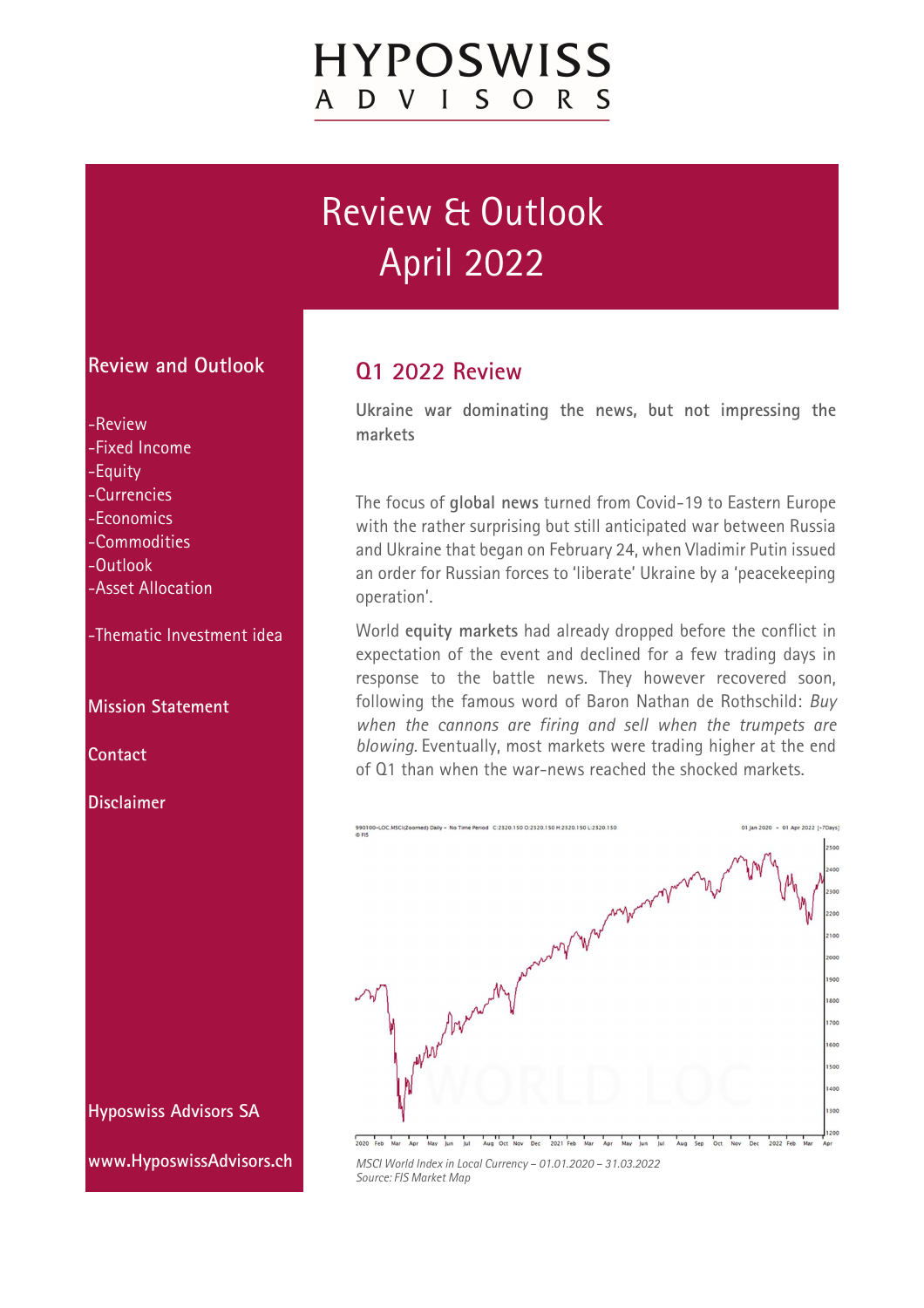On March 31, the war was already lasting over 5 weeks and after many volatile trading days, the quarterly result is that the **MSCI World** declined by merely -5.53%, recovering strongly from earlier lows. The deepest point was reached by US markets on February 24 (S&P 500), the initial date of the invasion, whereas European markets continued their decline until March 8 and by this time had fallen over 20% from their peak value (EURO STOXX50).

A look at regions shows quite some differences. **Europe's** 2021/2022 outperformance was stopped by the ongoing crisis (EURO STOXX50 – 9.21% QTD). Particularly Germany's market suffered strongly, as many companies are in various ways involved with Russia. The UK market remained strong (+1.78% QTD), thanks to the high index-weighting of energy and commodity stocks.

**Asia**'s underperformance of the last 2 years continued so far in 2022 (MSCI Asia ex Japan - 6.56% QTD). The main reason is the inferior result of China (SSE Comp. -9.99% QTD), as other markets did well, Singapore being the best market (Strait Times SG +9.49% QTD).

Another observation is that regions with high exposure to energy and materials are performing better. The best example is Canada (TSE 300 Toronto +3.14% QTD), but also Latin America is doing well (BOVESPA +14.48% QTD). The relative outperformance of Latin America to world equities is breaking its long-term downtrend which started in 2007.

Otherwise in Q1 2022**, Gold** could profit from the war noise  $(+6.01\%$  QTD), climbing easily above USD 1'900 and reaching USD 2'069 as a peak value on March 8, when Vladimir Putin announced that Russia would put his nuclear weapons on high alert.

**Oil** surged strongly (CRUDE OIL WTI +31.62% QTD), crossing the important USD 100 level and climbing above USD 130. The Ukraine crisis fueled supply fears and pushed oil to prices which not so long ago were unimaginable. The authorization of President Joe Biden to release the massive Strategic Petroleum Reserve (SPR) was one of the reasons the oil price surge stopped. The **USD** continued its 2022 uptrend, advancing towards the Euro +2.66% QTD.



## **Equity**

**Stock markets must prepare for a stormy period ahead** 

With all the war news dominating the field, bringing oil prices to jump to unforeseen levels, and interest rates rising as high and fast as unexpected, it seems astonishing that the **MSCI World** declined by only -5.53% QTD.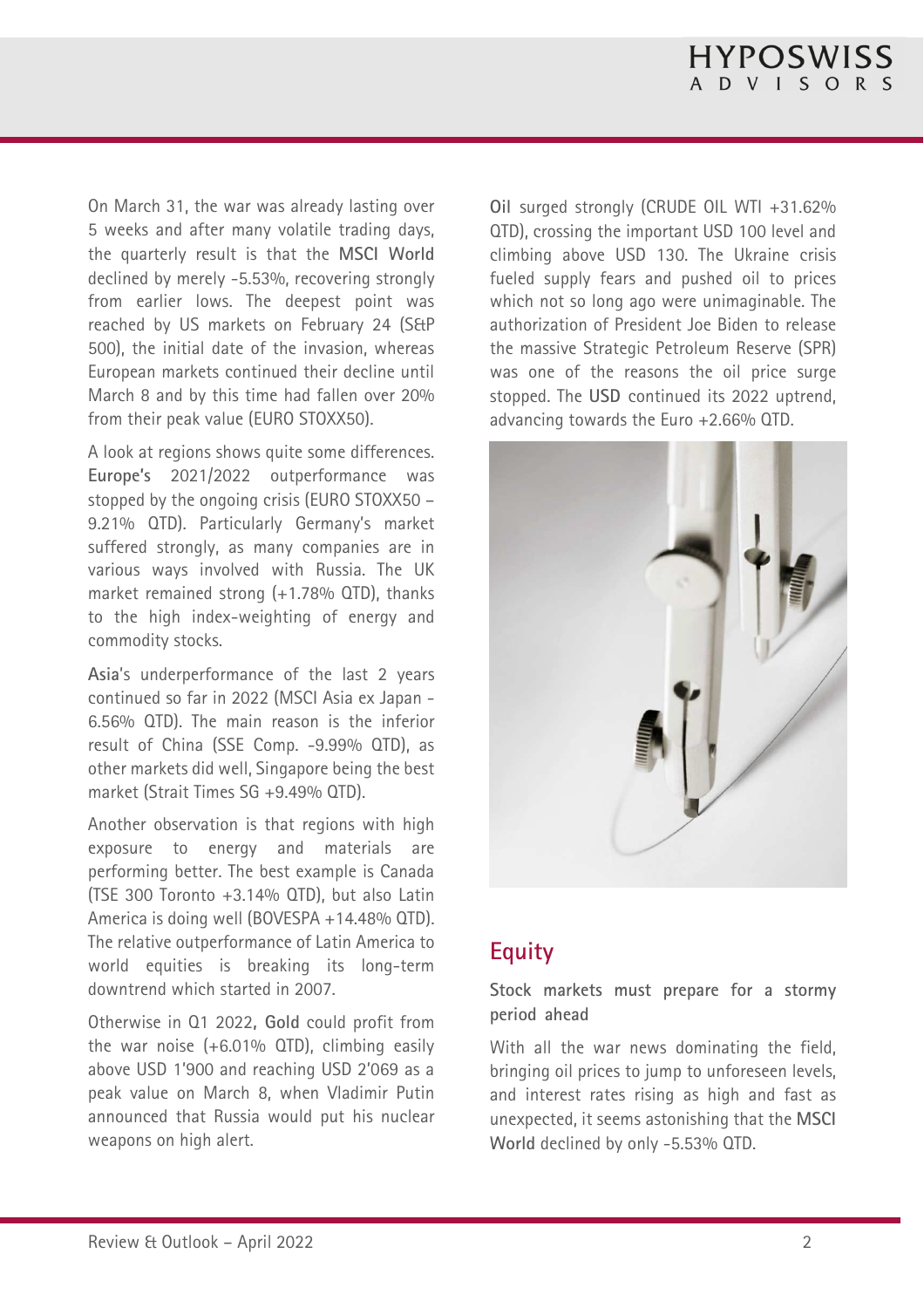As always in times of crisis, the USA is performing slightly better than the world (S&P500 -4.95% QTD). Within **sectors,** technology stocks continued their downtrend (NASDAQ Comp. - 9.10% QTD), as stocks with high multiples (high P/E ratios) are more vulnerable to interest rates movements. Energy and commodity stocks, next to traditional value stocks (consumer staples, health care, utilities), had superior performances, partly also because of their high dividends, and we think this trend will continue. Bank stocks disappointed, inasmuch as they are expected to rise along the significant increase in bond yields.

The **macroeconomic backdrop** continues to remain challenging for equites in the near-term. Central banks are withdrawing their policy support, which kept the markets rising for the last few years. This support is removed during the same time that economic growth is slowing down and the risk of moving into a stagflationary environment (economic downturn coupled with inflation) is increasing. Furthermore, the relentless rise in input prices will likely put pressure on corporate margins.

Looking forward, the fact that bond markets are suddenly confronted with an **inverse yield curve** is also potentially dangerous for stocks. Past yield inversions tell that it will be 15 months between the first signal (which has happened now) and a recession actually occurring. If true this time, one could argue that it would leave stock markets still some more quarters to advance while the recession is approaching, but it remains an uncomfortable situation for equities, as they typically trade on forward looking parameters.

The main concern of markets the last two years, the **COVID-19 situation**, seems to be under control (although not in China). That said, there is the potential danger that next winter a new and more dangerous variant could emerge and therefore this topic is at least a potentially negative factor.

#### Client managed accounts:

We had the last few months a conservative equity allocation and therefore felt comfortable with our situation. As described above, we currently think that markets are trading fairly high and maybe underestimating some of the risks which are existing on different levels. However, the technical uptrend of the multiyear equity bull market was not decisively broken and might last a few quarters longer. We are still reducing our **equity allocation** slightly by selling positions in Europe as we see reduced upside potential in this region.



#### **Fixed Income**

**Interest rates possibly have reversed their 50 year decline** 

During March 2022, interest rates increased by truly historic dimensions, as for example the USD 5-year Treasury rate jumped by 92 basis points in a matter of weeks. The US Government and corporate bond index lost 6.4% in the first quarter of 2022, which is the **worst quarterly**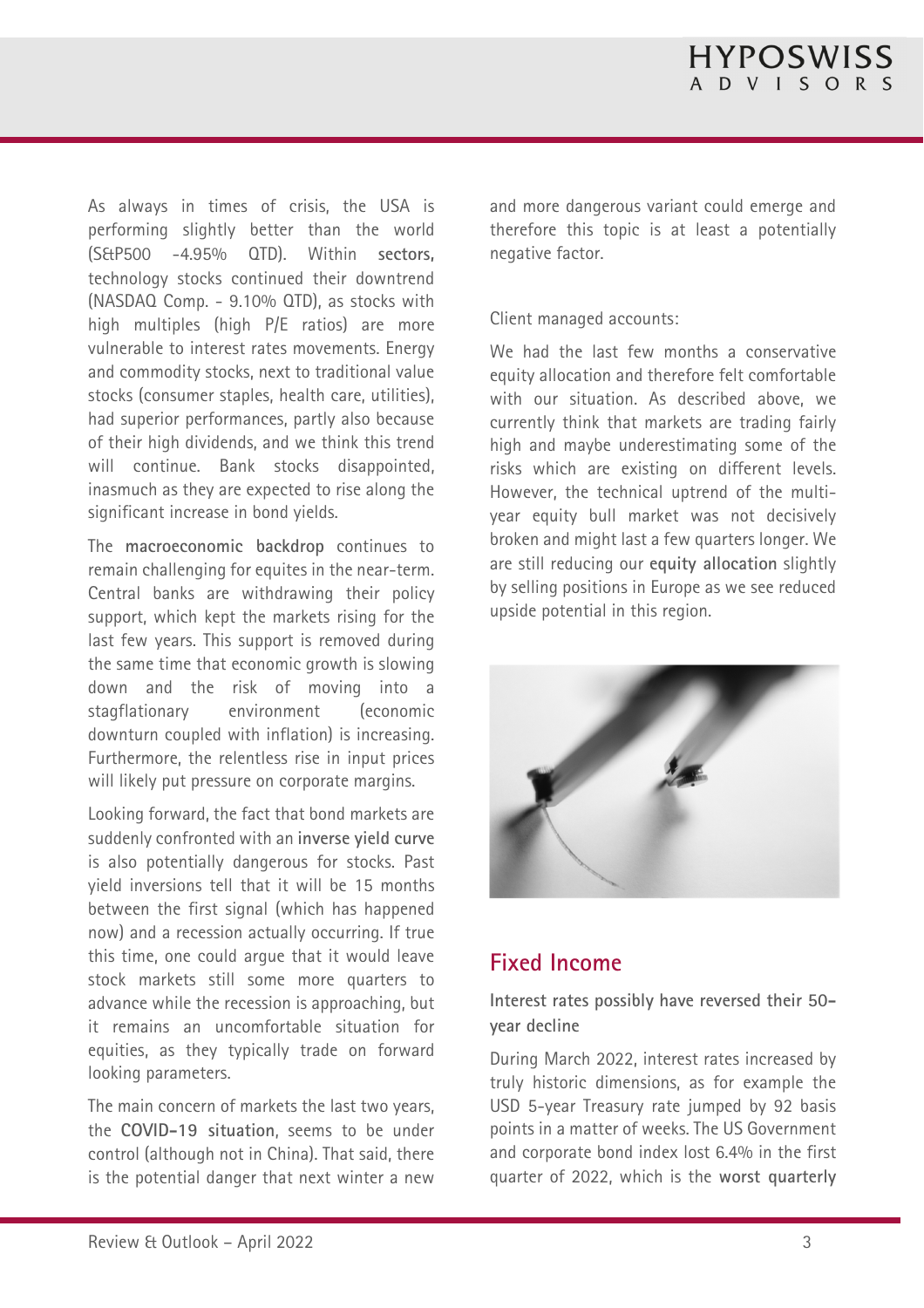**performance since 1980**. It is worth taking note that this happened simultaneously with equities, meaning that bonds failed to offer any diversification benefit to portfolios.

The value of negative-yielding bonds in the global market has fallen by 80% the last three months and fixed income markets signal the **dawn of a new era**: The long-term downward trend of interest rates has likely been halted. Of course, there have been numerous false starts in rate reversal in the past few years, with the hope of higher rates repeatedly dashed by deflationary shocks.

The most widely watched rate, the **USD 10-year Treasury**, has fallen from almost 16% in 1980 to levels below 1% recently, a decline that lasted for 50 years! During the last few years, the regime of taxing bondholders via negative real yields has inflicted lots of pain for people saving money.

An additional discussion next to the rate increase per se occurred over the resulting **inversion of the yield curve**. During a few days, several pairs were inverted: the 5yr/10yr, the 20yr/30yr, the 7yr/10yr among others. It created a debate whether or not this meant a recession was upcoming and imminent. According to economic textbook theory, the time delay between a yield curve inversion and a recession is usually between 12–24 months, and the open question is if this will also be valid this time.

Although the current environment seems unique in recent economic history, the **statistical evidence** suggests this technical signal to be relevant and surprisingly accurate in predicting an economic downturn to be followed by a recession.

The publication of the last **FED minutes** (written record of the last FED meeting) reveals interesting details. Many participants indicated

that, with inflation well above the Committee's target and the Federal Funds rate well below its long-run level as estimated by its members, they would have preferred the target rate to be raised by 50 basis points (bps) at the last meeting. It was only the war in Ukraine which led them to agree on 25bps. The next meeting will be May 3 and 4. The market is now betting on another 225bps of US interest rate hikes until the end of this year.

In the **Eurozone** area, there has been an acceptance within the ECB that the energy shock was unexpected and is lasting longer than forecasted. The Chief economist Lane remarked lately that the times of ultra-low inflation is unlikely to return after the pandemic and finally comes to a close.

The March ECB meeting highlighted the downside risk to growth, while having to meaningfully move the inflation projections higher. It was made clear that asset purchases must first stop before rate hikes can begin. Therefore, the announcement that the purchase program will now conclude sooner than expected was to prepare the markets for higher rates, which is a necessary step to counter rising inflation.

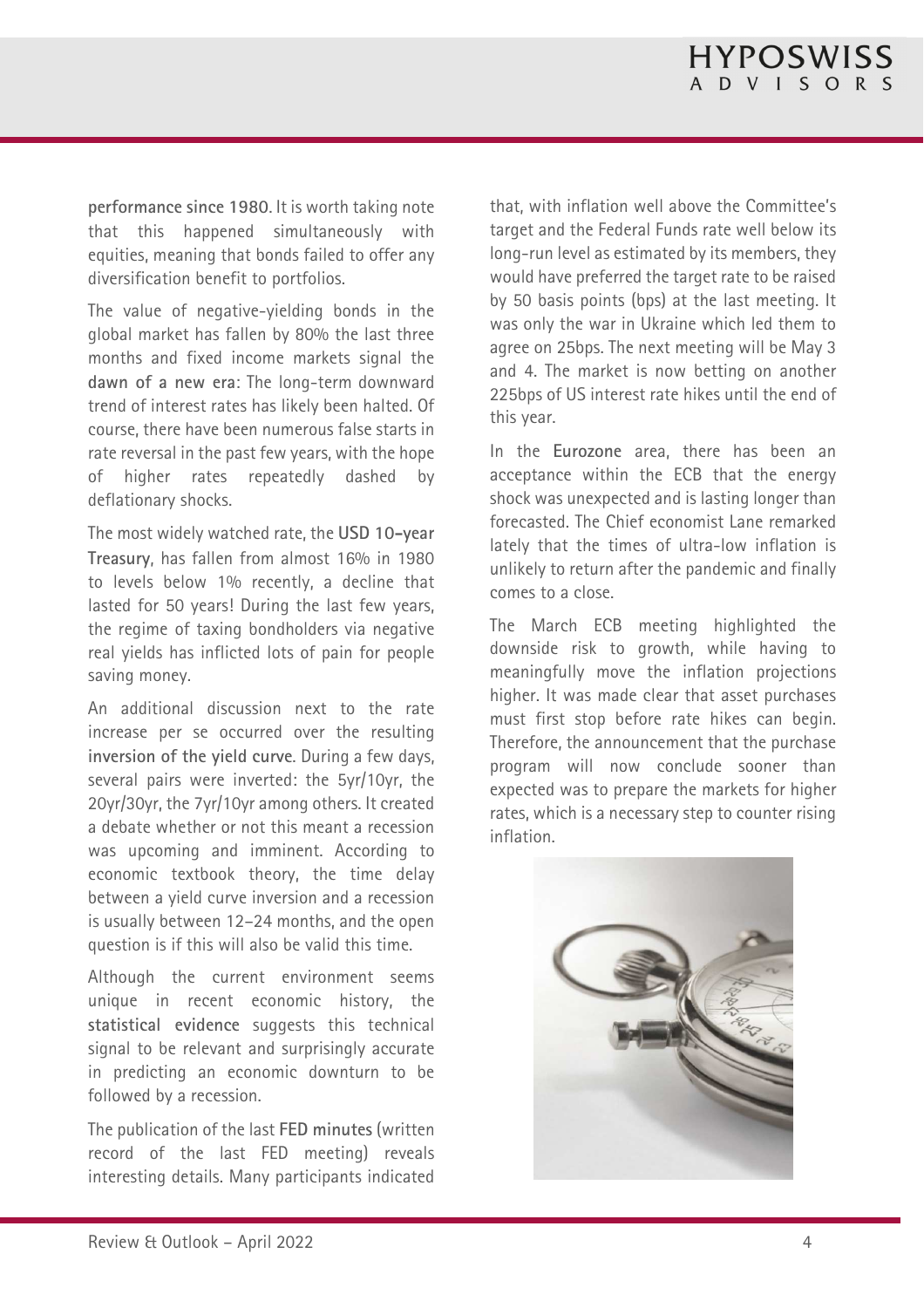Client managed accounts:

We have lowered our exposure to Fixed Income already this year and sold some long-dated bonds and/or bond ETF's. Considering the situation of Fixed Income markets, we retain an underweight for bonds in USD based accounts and an even higher underweight in our CHF/EUR based accounts. However, despite low returns, we keep a certain portion of Fixed Income mainly for **capital preservation**, as we hold primarily bonds with a duration below 5 years, and we also like Floating Rate Bonds (FRN) and Treasury Inflation-Protected Securities (TIPS).

## **Currencies**

**The USD to remain strong, the Yuan is ready for long-term gains** 

The **USD** as a structural safe-haven currency profited from the sharp increase in geopolitical tensions. The uptrend is further supported by the FED's frontloaded policy normalization, which will prolong and even increase the positive interest rate spread towards the Euro and the Yen. Some downsides remain the FED's tolerant approach towards inflation, which could hurt the USD's purchasing power and the still elevated negative current-account and trade balances. A return of risk appetite once the Ukraine-war is over could promote investments outside the USA again.

The **Euro** is suffering from currency fundamentals like relative price dynamics and term-of-trade developments, as energy and other raw material prices soared in the last quarter. The European Central Bank (ECB) did signal an increasing willingness to normalize its monetary policy as the inflation overshoot grows bigger. Compared to the US FED however,

this move comes at a much later date, which is not supportive for the Euro just now.



The **CHF** did appreciate in the wake of the soaring risk aversion relating to the war in Ukraine. The comparatively small debt level of Switzerland and its low inflation data compared to most countries could further strengthen the currency, a parity to the Euro seems likely.

The **GBP** was trading along the Euro this year. The Bank of England (BoE) is more advanced in rate normalization than many peers. As the UK's inflation hit record highs, the BoE will follow with more tightening, however Brexit-related labour supply issues might challenge its growth. The GBP seems undervalued and promises some further upside potential.

The **CAD** profited from higher oil prices and rising interest rate differentials. A hawkish Bank of Canada (BoC) initiated a rate normalization in early March, against higher commodity prices and amid geopolitical uncertainties. The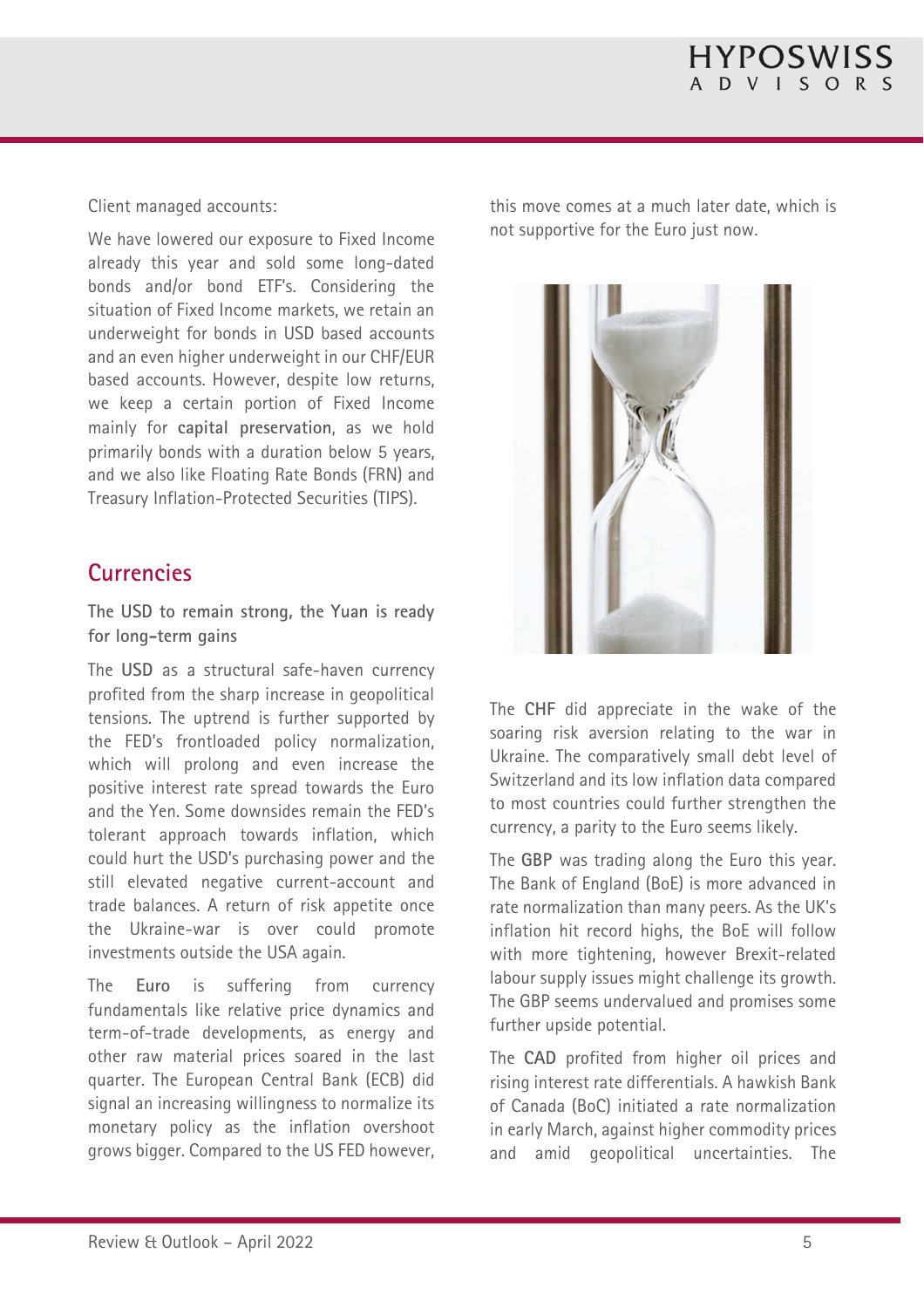attractive (under-)valuation of the Loonie indicates some more room to the upside.

The **Chinese Yuan CHN** is supported by China 's large trade balance even in times of heightened geopolitical risks. In the short-term, the economic challenges due to Covid-19 outbreaks in some major cities and the ongoing property downturn have led to money outflows.

Going forward, a further opening of domestic financial markets could attract more capital inflows. In the long-term, the Chinese currency could become a valid substitute for the USD in the Emerging Market world, as certain countries dislike the sanctions imposed by the US government and the potential inability to use their USD-reserves in times of crisis.



#### **Economics**

**Do high oil prices and supply bottlenecks slow the after-pandemic growth?** 

The war in the Ukraine and the economic sanctions against Russia are weighing on the global economic outlook. Economic headwinds come mainly from aggravated supply bottlenecks and **higher commodity prices**, which might cause a stagflationary environment over the next quarters.

The **US labour market** appears to be very strong, with the unemployment rate approaching the record lows seen before the pandemic. Even though the 431'000 new jobs reported by the payroll survey for March disappointed expectations, upward revisions of the figures for the previous months and the alternative household survey that reported 736'000 new jobs portrayed a strong job market. The slow expansion of the work force is the major reason for the tight market and is driving **US wages** higher. From a labour market perspective, the US economy is overheating. The low unemployment rate and the solid job creation give the **US Federal Reserve (FED)** additional arguments to hike rates by 50 bps at its next meeting in May and yet another 50bps in June.

The **US housing market** is also beginning to show signs of strain, as mortgage rates have risen the most in 40 years. The average rate for a 30-year fixed mortgage rose from 2.65% in January 2021 to now 4.67%, as the latest weekly survey of Freddie Mac is showing. This has led demand for houses to weaken slightly, but it is still exceeding supply, and the USA is experiencing a severe housing shortage.

In **China**, the economy faces the most severe Covid-19 outbreak since spring 2020. Shanghai, which is China's largest city in terms of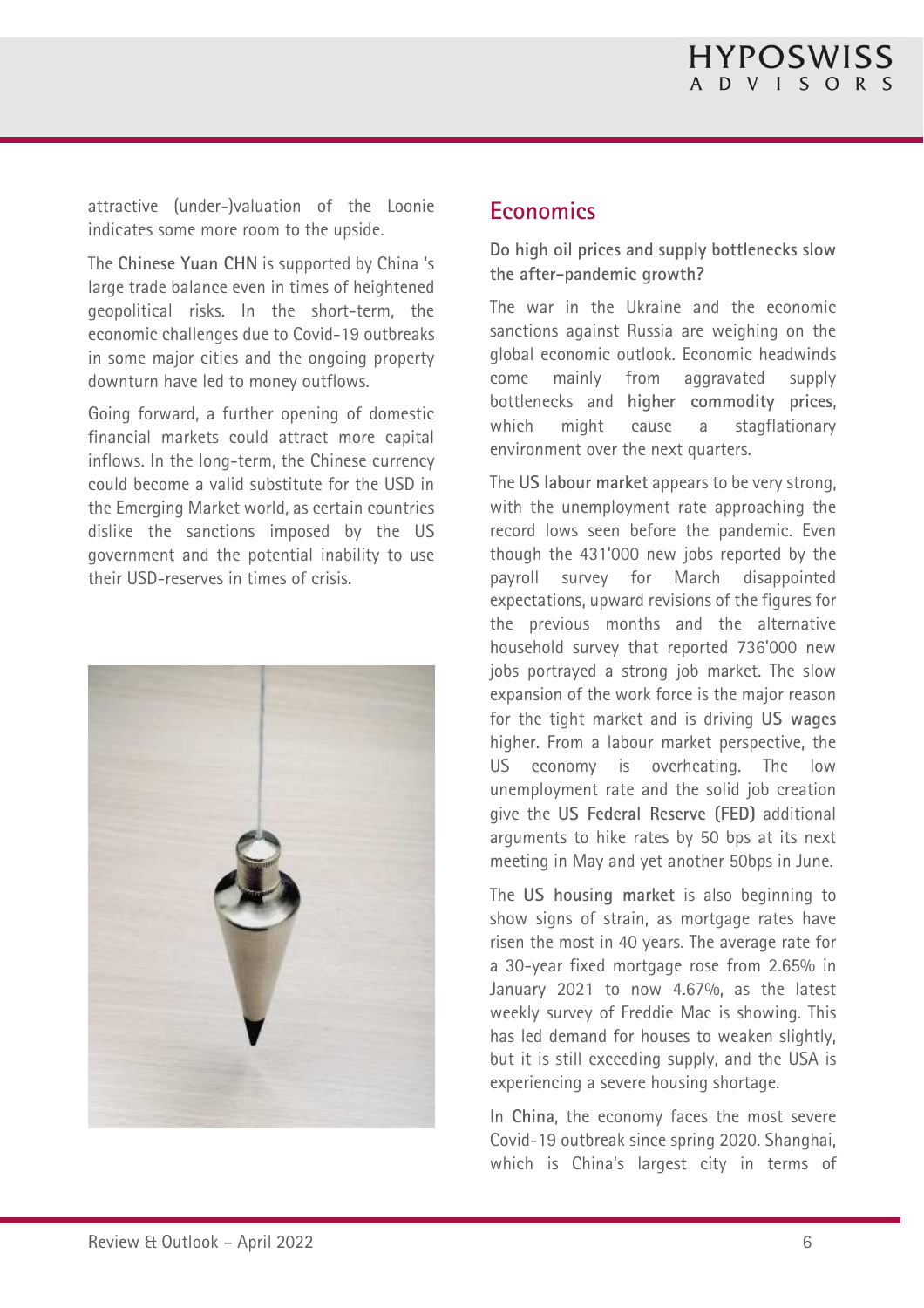population and economic output, extended its two-phase city-wide lockdown, which was imposed end of March, as cases continue to rise. Economic indicators show that economic activity contracted less modestly than in 2020, however the lockdowns are still costly and the growth outlook for 2022 has been revised down from 4.9% to 4.7%. Maybe it is worth remembering that the Chinese authorities had set the bar at 5.5% earlier in the year.

The **Eurozone** economy will be strongly hit due to its geographical proximity to the war in Ukraine and its heavy dependence on energy imports from Russia. The European Central Bank (ECB) will probably in a first phase stop its asset purchases, before turning to rate hikes in Q3 2022, which is lagging the USD for months.

## **Commodities**

#### **Brent Crude prices surged above USD 130**

The war in the Ukraine dominates energy markets and oil prices are one of the related fear barometers. The partial losses of Russian and Caspian exports are supply shocks which came on top of an already cyclically tight market. In real numbers, the two add up to roughly **5% of world supplies.** 

While meaningful **direct sanctions** are largely absent until now, the 'self-sanctioning' by the corporate world turns Russian oil toxic, cripples its exports and puts it on discount. Nevertheless, reputation is only a soft factor and could lose its effect over time.

The **USA** does the heavy lifting of plugging the new supply gap. While substantial releases from the Strategic Petroleum Reserve compensate for the shortfall in the near term, the acceleration of drilling activity boosts shale oil production in the medium term. US production is set to

surpass the previous record highs in 2023, which suggests that structural constraints are overstated.

**Petro-nations** stick to their slow path of easing production restrictions, undermining their credibility as oil market guardians. Middle Eastern output-increases only partially fill the supply gap. The West might allow Iran back to the market under a revised nuclear deal, which on the other hand would deepen the rifts with and within the Middle East further.

In the **long-term**, the shift towards electric mobility likely brings a peak in oil demand before 2025. The current shock wave is a price crisis rather than a supply crisis. Furthermore, Venezuela and Iran will eventually return to the market which could even result in a period of surplus supplies.

#### **Gold did rise but still disappointed gold enthusiasts**

During the past few weeks, gold prices remained rangebound around USD 1'930. As the war in Ukraine is still raging and no solution in sight, this may seem surprising. As always in times of war, gold is supported by safe-haven demand. which can be seen in the fact that demand for **physically backed gold** products has surged, with inflows of more than 185 tons since the war broke out. The demand for **gold coins** is also strong, as for example the sales of the US American Eagle has been trending at the upper end of its five-year range. Interestingly, gold demand from speculative and short-term traders has not picked up, as evidenced by their positioning in the futures market.

The reasons for the **meager performance** of gold are coming from two sides. First from the USD itself, which is a safe-haven in his own right and has reached the highest level in around two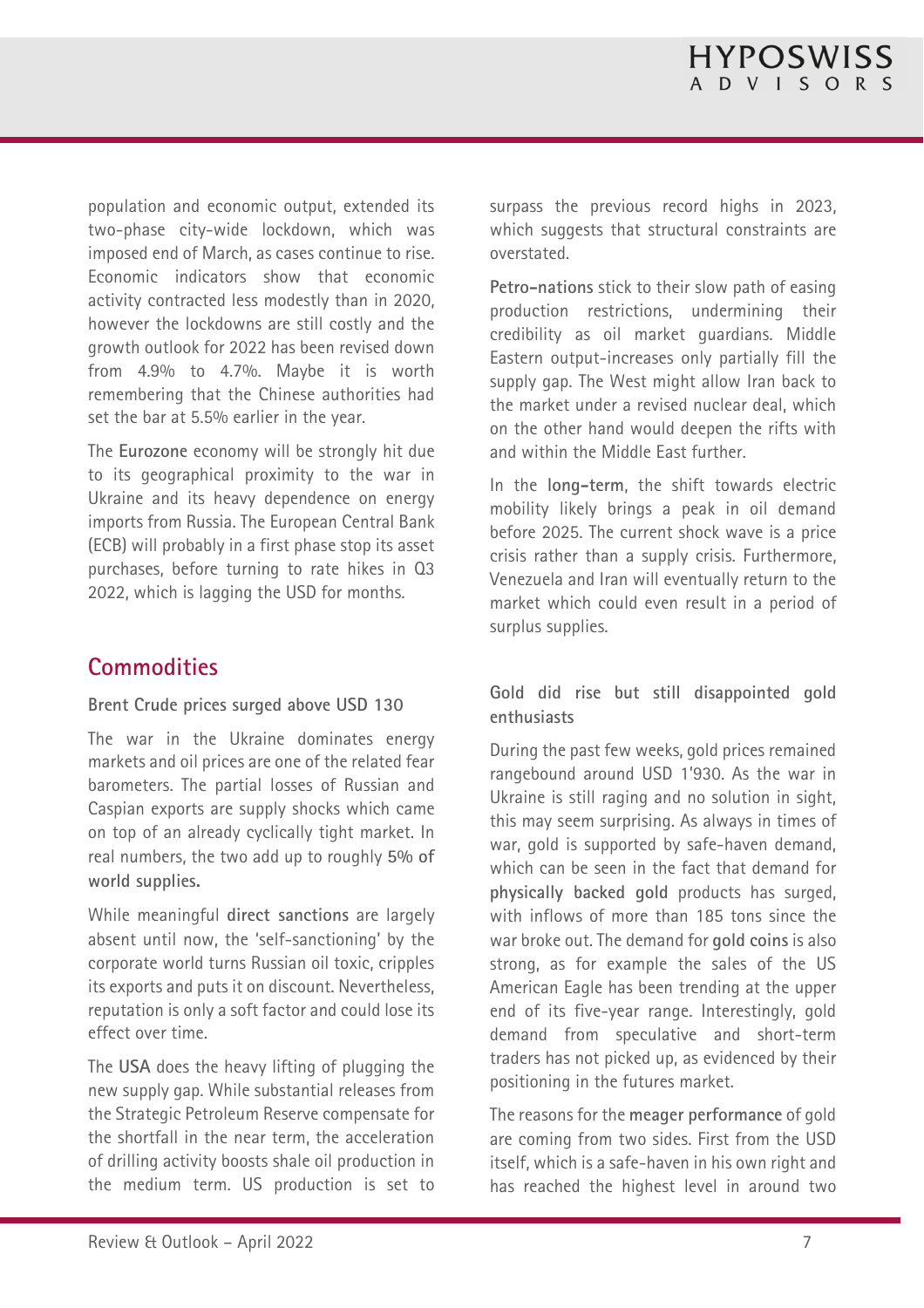years. The other headwind are USD real bond yields. The increase in nominal yields has outpaced inflation expectations and hence, after the sharp sell-off, the bond market is another shelter for safety seekers. The outstanding value of negatively yielding bonds worldwide has dropped from almost USD 18 billion at the beginning of the year to less than 3 billion as of today.



*Source: FIS Market Map* 

Client managed accounts:

We hold our long-term strategic position of 5% gold as an insurance against all possible **geopolitical negative events** as we have just seen in the Ukraine, potential conflicts like a China-Taiwan confrontation, a systematic financial crisis or a further acceleration of inflation.

#### **Outlook**

**Despite uncertainties, equites are still more attractive than bonds** 

Investors face significant geopolitical and economic uncertainty. In the near-term the outcome for markets will focus primarily on the question of when we will reach – or if we have already reached – **peak sanctions** and oil prices.

We think that **sanctions** are likely to remain in place regardless of whether or not a cease-fire is agreed in the coming weeks or months. This means that **higher energy costs** are here to stay which are likely to lift inflation and contribute to higher rates. The FED has already signaled a willingness for further rate hikes and the ECB has indicated at least to stop its asset purchases.

Such higher rates and rising inflation figures do not necessarily call for a global recession. The FED continues to arque that it can raise rates and still manage to achieve a **soft landing**, similar to previous rate-hike periods in the past (1984/1994). The risk of a recession is greater in Europe given its reliance on Russian oil and gas. China must combat its Covid-19 situation, its tech regulation issue and its bad USA relations.

Equity markets face many uncertainties and must withstand upcoming higher interest rates. On the other hand, **global equities** trade at 18 times forward earnings. Relative to real bond yields, stocks continue to lock reasonably cheap. Even in the USA, where valuations are more stretched, the earnings yield on stocks exceeds the real bond yield by 570bps. At the peak of the market prior to the crash in 2000, the gap between earnings yields and real bond yields was close to zero. The result is that stocks are still more attractive than bonds if measured by valuation only.

Given the above scenario, we **enter Q2 2022** with the assumption that global equity markets will remain fragile and trade with high volatility. A careful stock selection with a bias towards value stocks is warranted. We keep some shorter dated bonds for capital preservation and like Floating Rate Bonds (FRN) and Treasury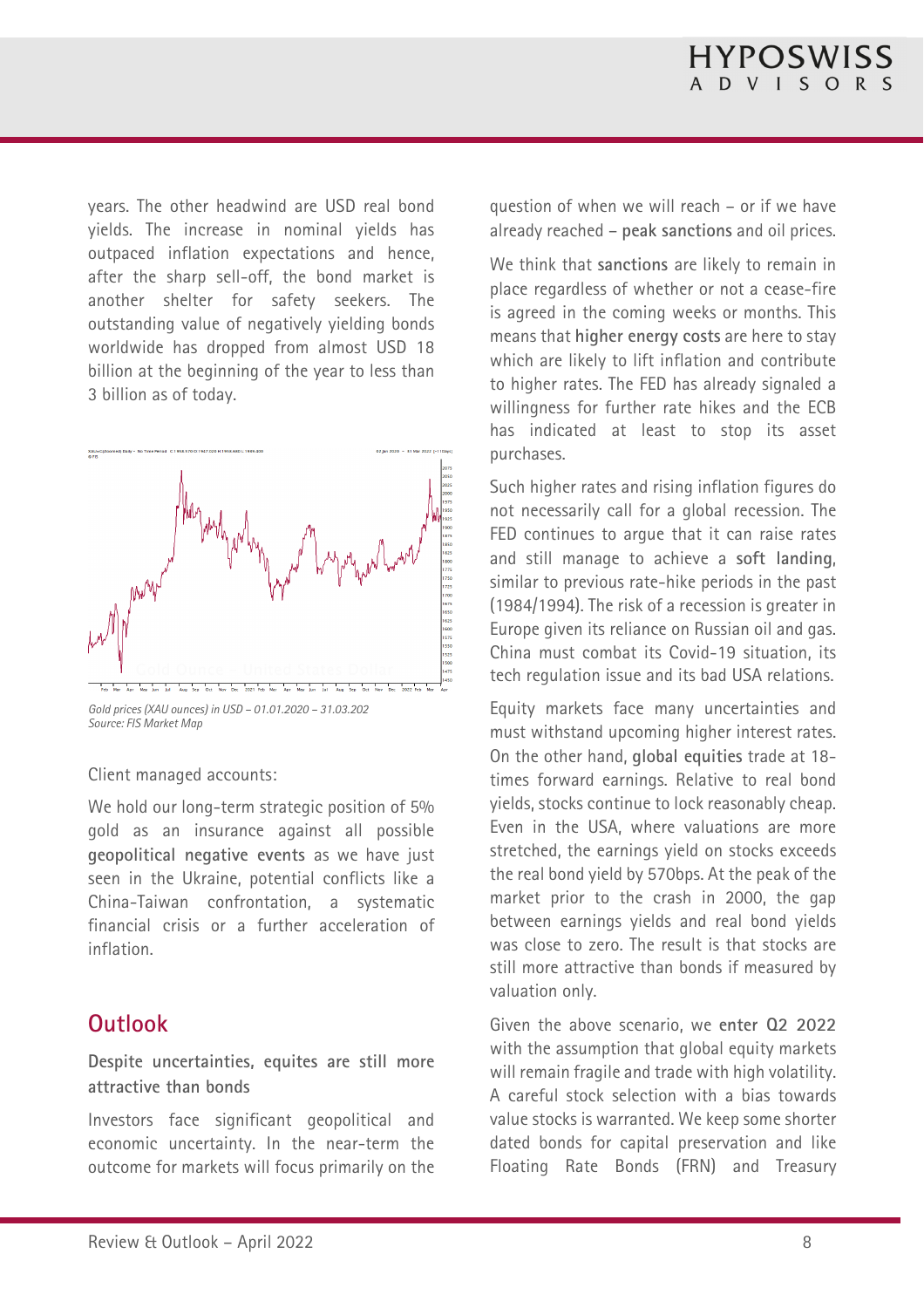Inflation-Protected Securities (TIPS). We continue to hold gold for unforeseen events and use 'Alternative Investments' including commodities as important tools to diversify portfolios.

**Walter Küng Senior Portfolio Manager** 

#### *Remark:*

*"Client managed accounts" refers to a generic description of general investments for managed accounts under discretionary mandates. Each account and portfolio could be materially different from this description and could invest or not in substantially different securities or products, based on individual risks and objectives. The descriptions above are not meant to reflect exact holdings by all accounts. Nondiscretionary mandates could also be managed in a manner materially different than the description above.* 

*For any question or doubt, please contact your Relationship Manager that will review your account and provide personalized comments and information.*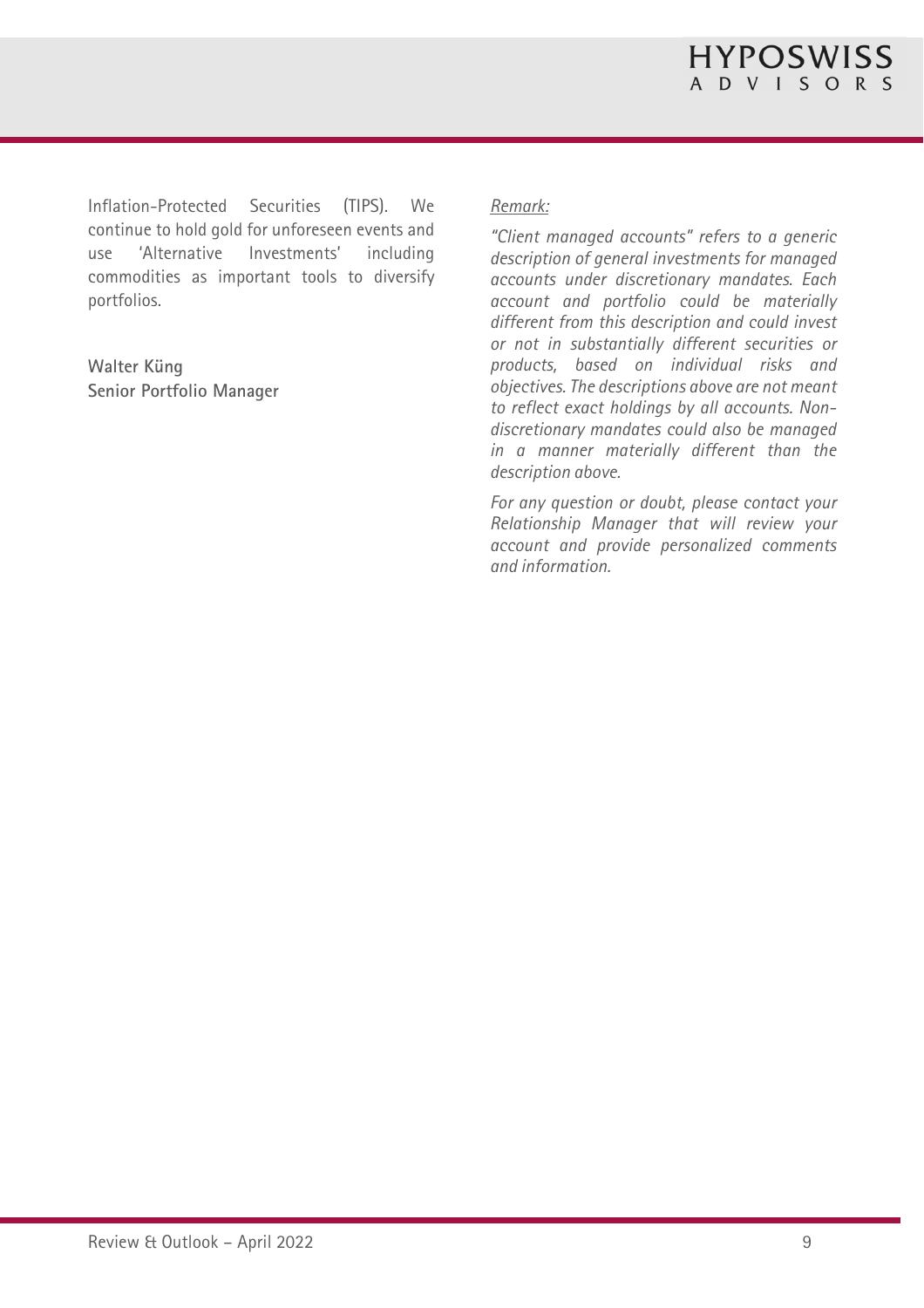## **Asset Allocation**

**USD Reference – Balanced** 

|                         | <b>Bearish</b> | Neutral | <b>Bullish</b> |
|-------------------------|----------------|---------|----------------|
| Cash                    |                |         |                |
| <b>Fixed Income</b>     |                |         |                |
| FRN / Inflation         |                |         |                |
| Investment Grade        |                |         |                |
| Convertibles            |                |         |                |
| HY / Credit             |                |         |                |
| EM debt                 |                |         |                |
| Equity                  |                |         |                |
| North America           |                |         |                |
| Europe                  |                |         |                |
| Switzerland             |                |         |                |
| Other Developed         |                |         |                |
| China                   |                |         |                |
| EM                      |                |         |                |
| <b>Global Thematic</b>  |                |         |                |
| Preferred               |                |         |                |
| Alternative Investments |                |         |                |
| Real Estate             |                |         |                |
| Alternative Strategies  |                |         |                |
| Gold / Precious Metals  |                |         |                |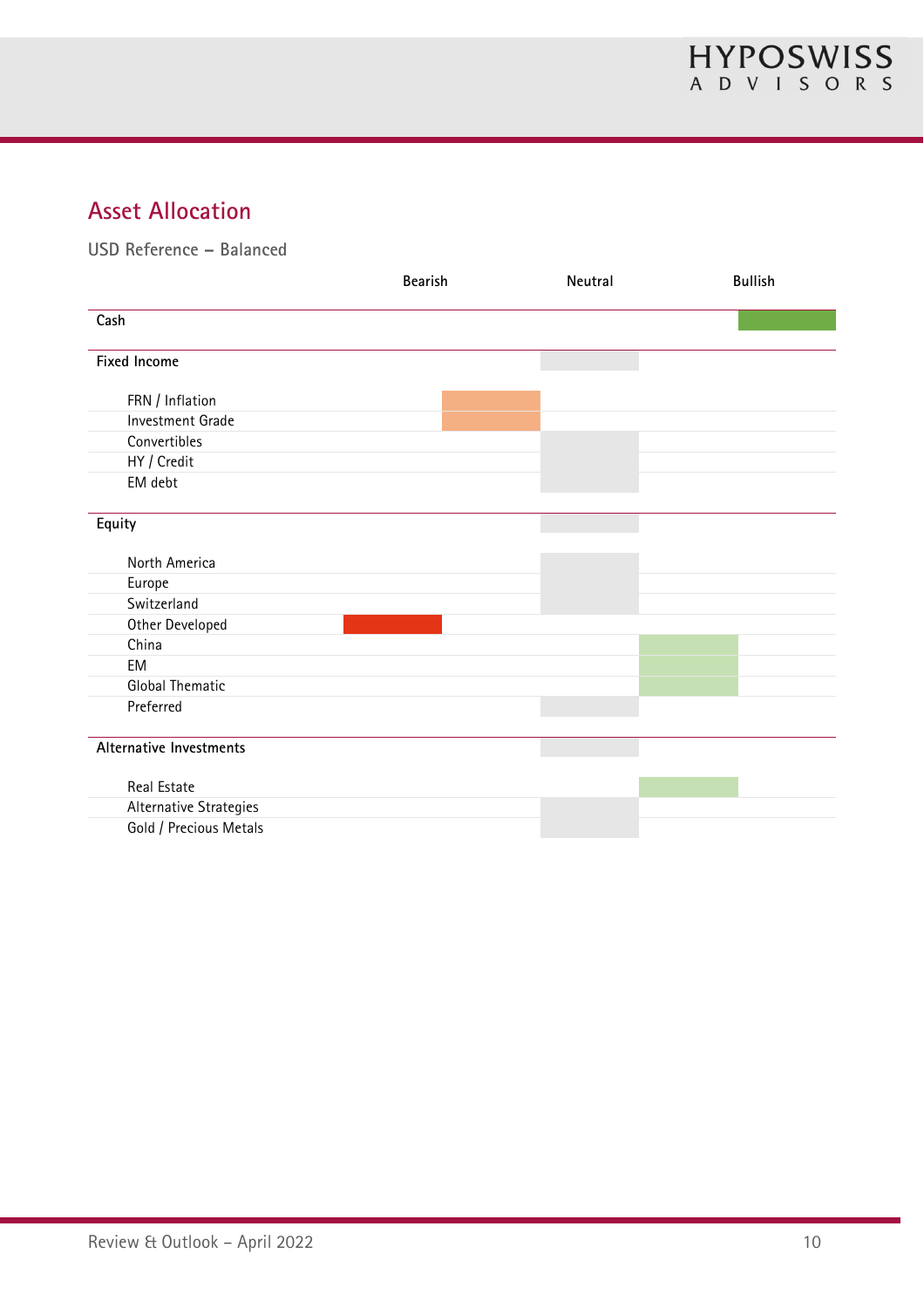## **Thematic investment idea**

**Investing in a future megatrend** 

**Automation and Robotics** 

The Covid-19 pandemic has major consequences on our economies, our lives and our mental health. The level of stress and the sensation of feeling burned out have increased exponentially and have pushed people to reconsider their lives and priorities. In the USA, millions of workers (47 million in 2021) have decided to voluntarily resign, a phenomenon referred to as the **'Great Resignation'**. A similar trend is visible in many other countries. In China it has taken the name of 'lie flat' and aims at rebelling against harsh market conditions as employees need to work long hours. In Japan the younger generation is refusing to go along Japan's office culture of 15 hours a day in favor of more occasional jobs.

Such **demographic trends** are drivers to support further adoption of automation and robotics. The desire to produce more while reducing both the time needed to do so and physical constraints have always existed and more so today as we are at the inception of a **new industrial revolution,** the fourth in our history, which will be powered by connectivity and the emergence of new technologies like Artificial Intelligence (AI), Big Data, Internet of Things, 5G and the digitalization of our production, meaning a further trend towards industrial automation.

The use of **industrial robots** around the world is accelerating at high speed, as robot density has reached 126 robots per 10'000 employees, thereby doubling the level that we saw in 2015, but with huge differences among countries. South Korea, Singapore and Japan are the countries with the highest robot density (at 932, 605 and 390 units / 10'000 workers, respectively). South Korea has 7.4x more robots than the global average, which means that countries like the USA or Europe must catch up if they want to improve their competitiveness. China is only 9th in terms of robots installed but is quickly making huge progress and already is the largest robot market in terms of absolute numbers, with an annual installation of 168'000 units in 2020.

According to the International Federation of Robotics (IFR), **global robot instalments** are expected to grow at 13% in 2022. Going forward the market is evolving from static robots with limited movements to flexible and smarter machines that can interact with humans. The trend for a higher penetration into certain technologies like sensors, vision products, lasers, 3D printing and other manufacturing tools will guarantee the further growth of automation.

We believe there is a **long-term opportunity** for investors to participate in this fast growing global thematic. Should you want to know more about this trend and how to invest, please feel free to contact your relationship manager.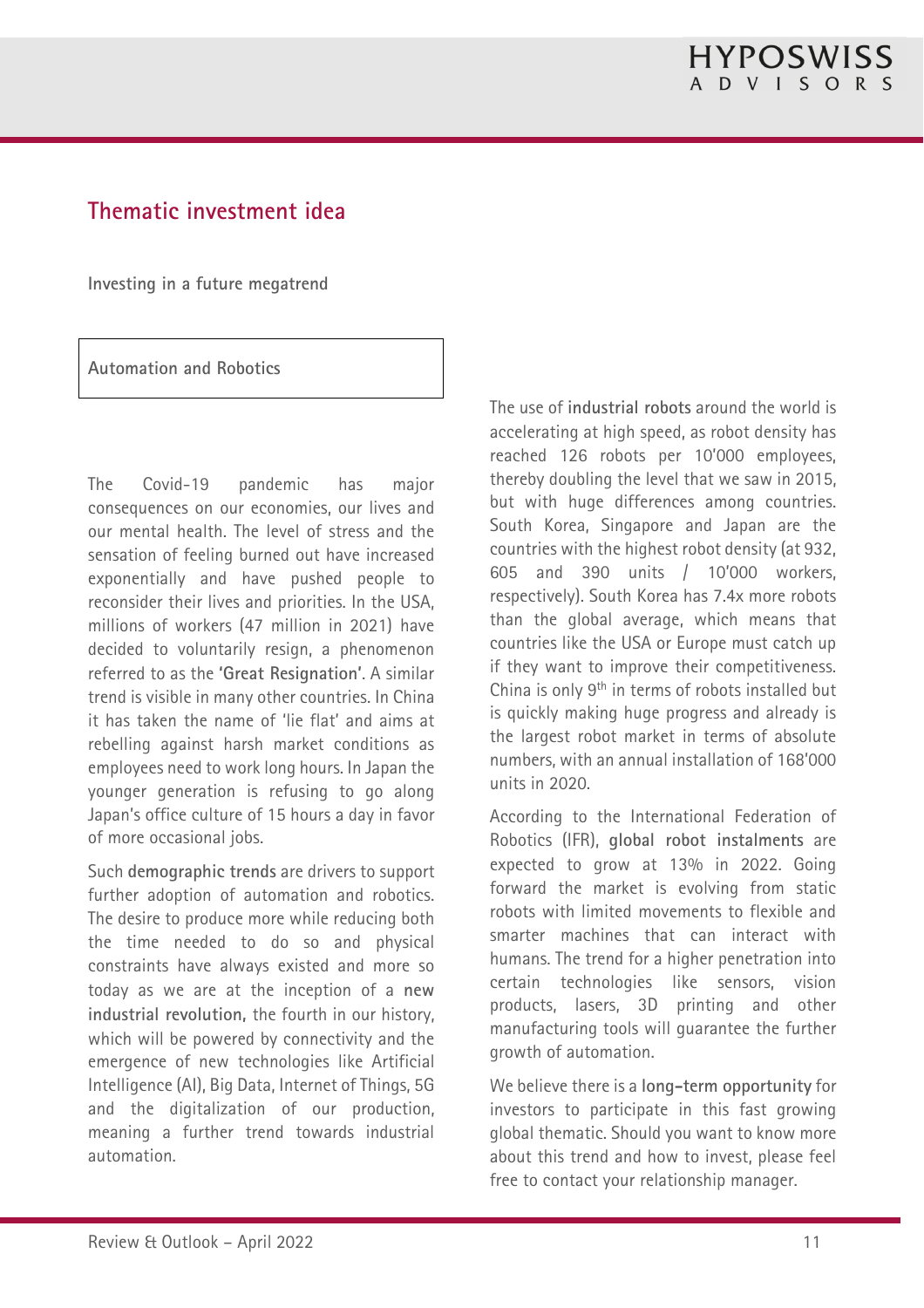# "Luck shouldn't be part of your portfolio."

#### **HYPOSWISS** VISORS D.

Expect the expected

Rue de Hesse 7, 1204 Geneva - Switzerland Hufgasse 17, 8080 Zürich - Switzerland  $R = \sum_{i=1}^{n} a_i a_i$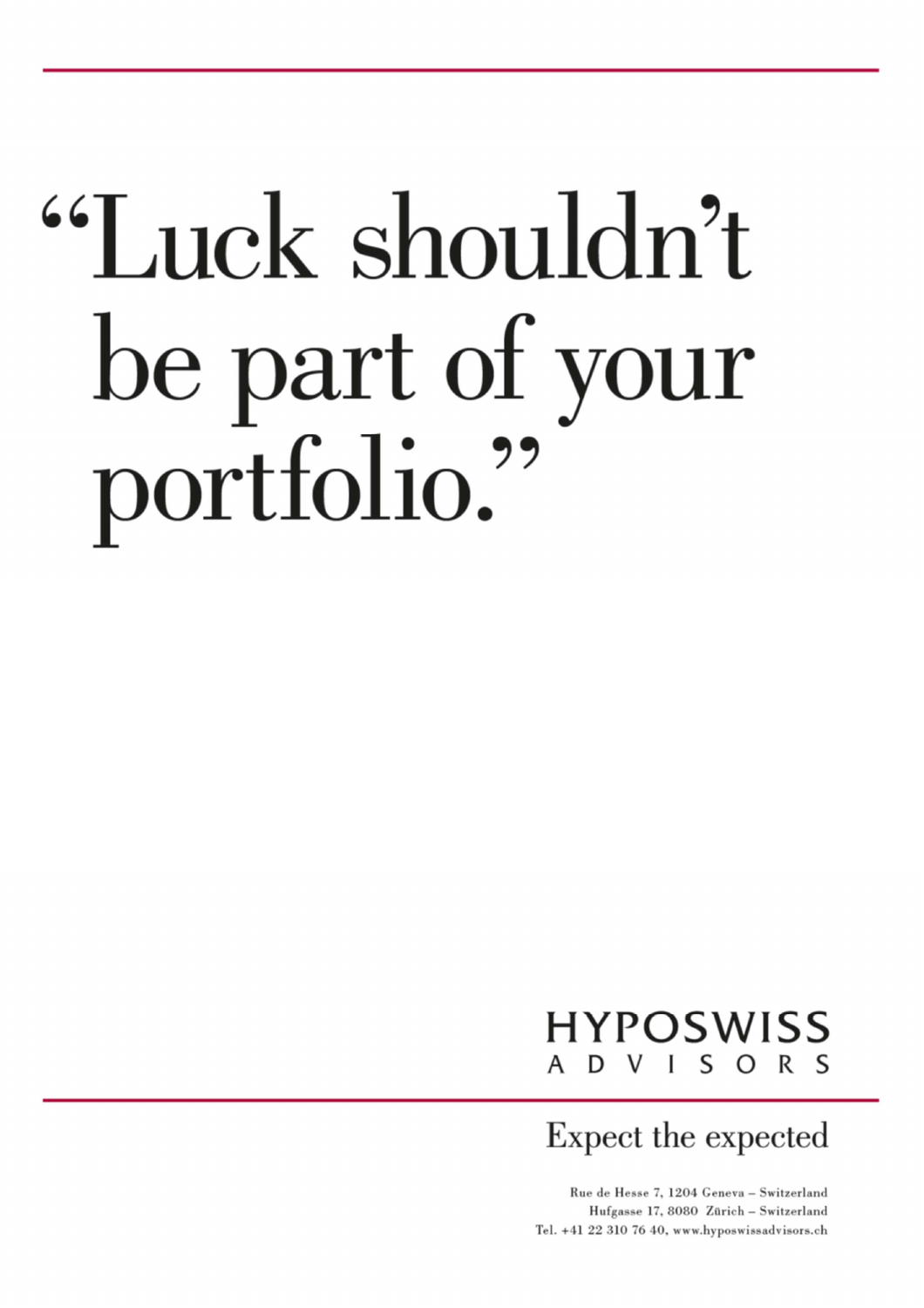## **Mission Statement**

- Hyposwiss Advisors' mission is to offer **personalized asset management services and financial advice** to high net worth individuals and families based in the **USA** and **Canada** with the overriding objective of **capital preservation** and **asset growth** performance oriented.
- Investments in compliant global assets are used to construct a **diversified balanced portfolio** tailored to the investor's requirements and deposited with **international banks** acting as qualified custodians.

## **Contact**

#### Hyposwiss Advisors SA

www.HyposwissAdvisors.ch info@advisors.hyposwiss.ch

#### Head Office

Rue de Hesse 7 1204 Geneva - Switzerland Mr. Elio Barzilay

Tel.: +41 22 310 76 40 Fax: +41 22 310 76 39

Branch

Nüschelerstrasse 31 8001 Zürich - Switzerland Mr. Michael Bösch

Tel.: +41 22 310 76 35 Fax: +41 22 310 76 39